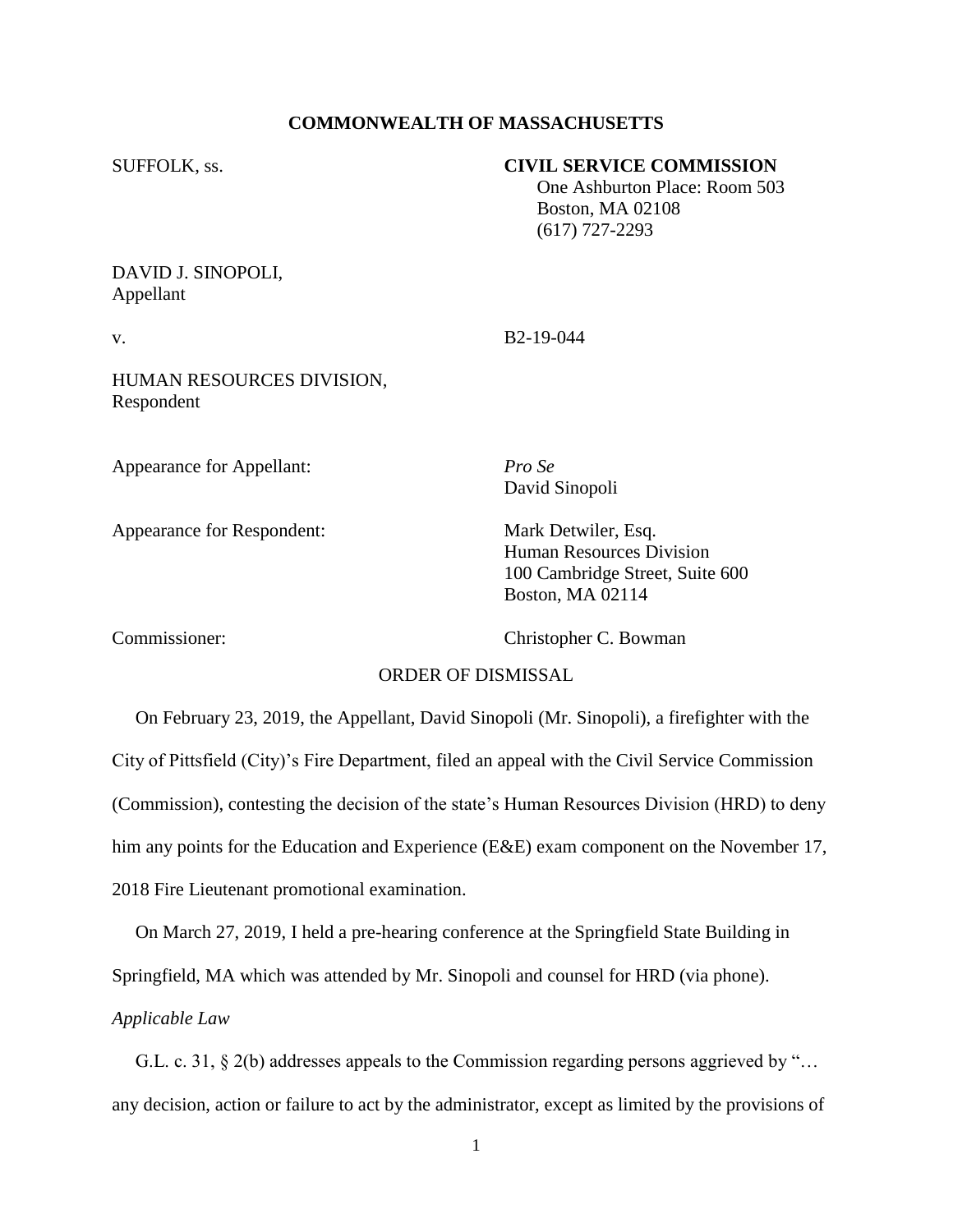section twenty-four relating to the grading of examinations …." It provides, *inter alia*, "No decision of the administrator involving the application of standards established by law or rule to a fact situation shall be reversed by the commission except upon a finding that such decision was not based upon a preponderance of evidence in the record."

Pursuant to G.L. c. 31, § 5(e), HRD is charged with: "conduct[ing] examinations for purposes of establishing eligible lists. G.L. c. 31, § 22 states in relevant part: "In any competitive examination, an applicant shall be given credit for employment or experience in the position for which the examination is held."

 G.L. c. 31 § 24 allows for review by the Commission of exam appeals. Pursuant to § 24, "…[t]he commission shall not allow credit for training or experience unless such training or experience was fully stated in the training and experience sheet filed by the applicant at the time designated by the administrator."

In Cataldo v. Human Resources Division, 23 MCSR 617 (2010), the Commission stated that " … under Massachusetts civil service laws and rules, HRD is vested with broad authority to determine the requirements for competitive civil service examinations, including the type and weight given as 'credit for such training and experience as of the time designated by HRD". *Analysis*

 The facts presented as part of this appeal are not new to the Commission. In summary, promotional examinations, such as the one in question here, consist of two (2) components: the traditional written examination and the E&E component. HRD provides detailed instructions via email regarding how and when to complete the online E&E component of the examination. Most importantly, applicants are told that, upon completion of the E&E component, the applicant

2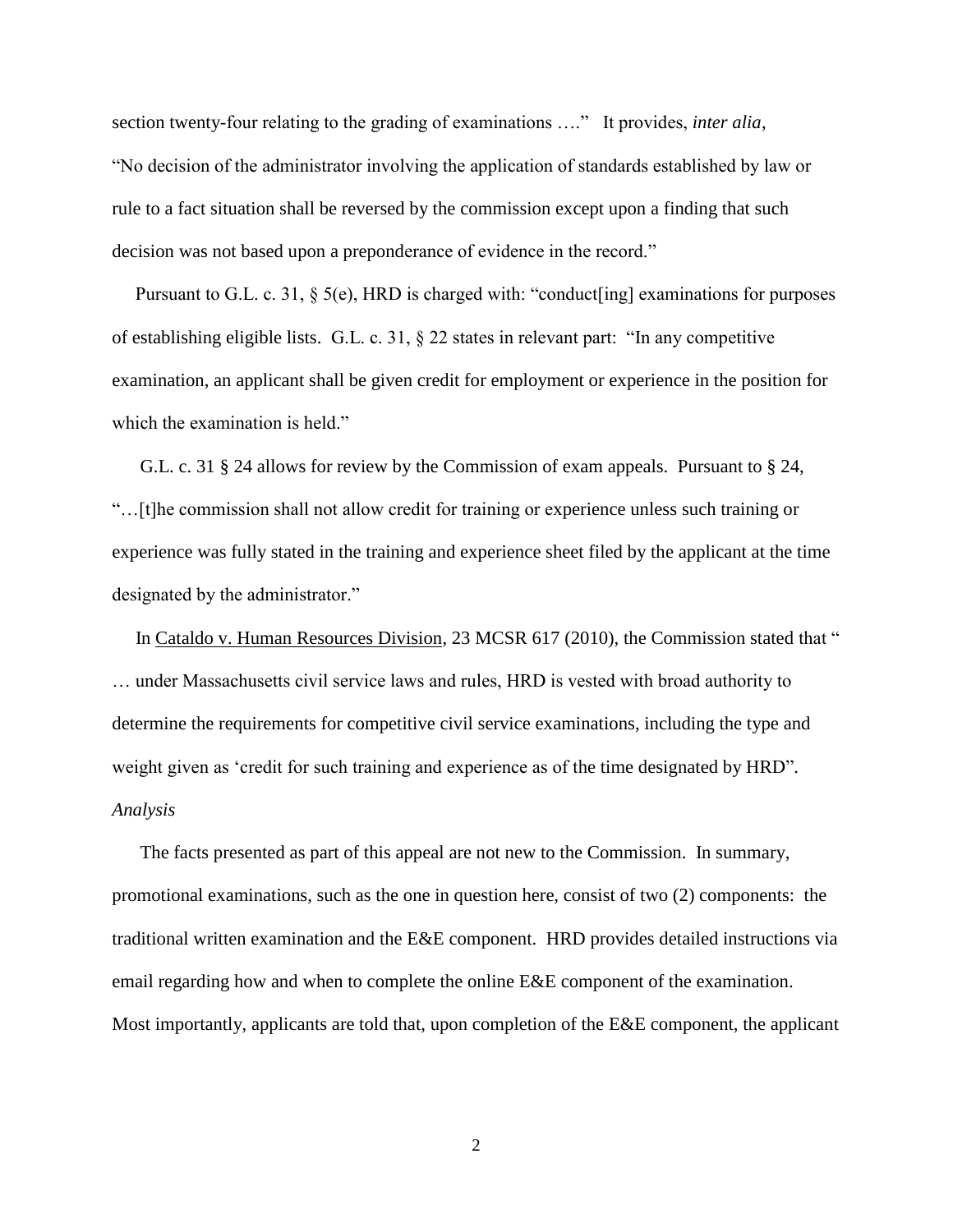will receive a confirmation email – and that the component is not complete unless and until the applicant receives this confirmation email.

 Here, it is undisputed that Mr. Sinopoli sat for the written component of the Fire Lieutenant examination on November 17, 2018. He had until November 24, 2018 to complete the online E&E component of the examination. According to Mr. Sinopoli, on November 20, 2018, he logged into his online account via his desktop computer at home; completed the E&E module and submitted it electronically. Mr. Sinopoli acknowledges, however, that he never received a confirmation email from HRD stating that the E&E examination component was completed. HRD has no record of Mr. Sinopoli completing the E&E component and/or submitting the supporting documentation, which can be done while completing the E&E component online or by sending an email to HRD.

While I am not unsympathetic to Mr. Sinopoli's plight here, it is undisputed that: 1) HRD has no record showing that Mr. Sinopoli completed the E&E component of the examination; 2) Mr. Sinopoli never received a confirmation email verifying that he completed the E&E component; and, thus, 3) he is unable to show that he followed the instructions and actually completed the E&E component of this examination.

 Consistent with a series of appeals regarding this same issue, in which applicants have been unable to show that they followed instructions and submitted the online E&E claim, intervention by the Commission is not warranted as the Appellant cannot show that he was harmed through no fault of his own.

For this reason, Mr. Sinopoli's appeal under Docket No. B2-19-044 is *dismissed.*

3